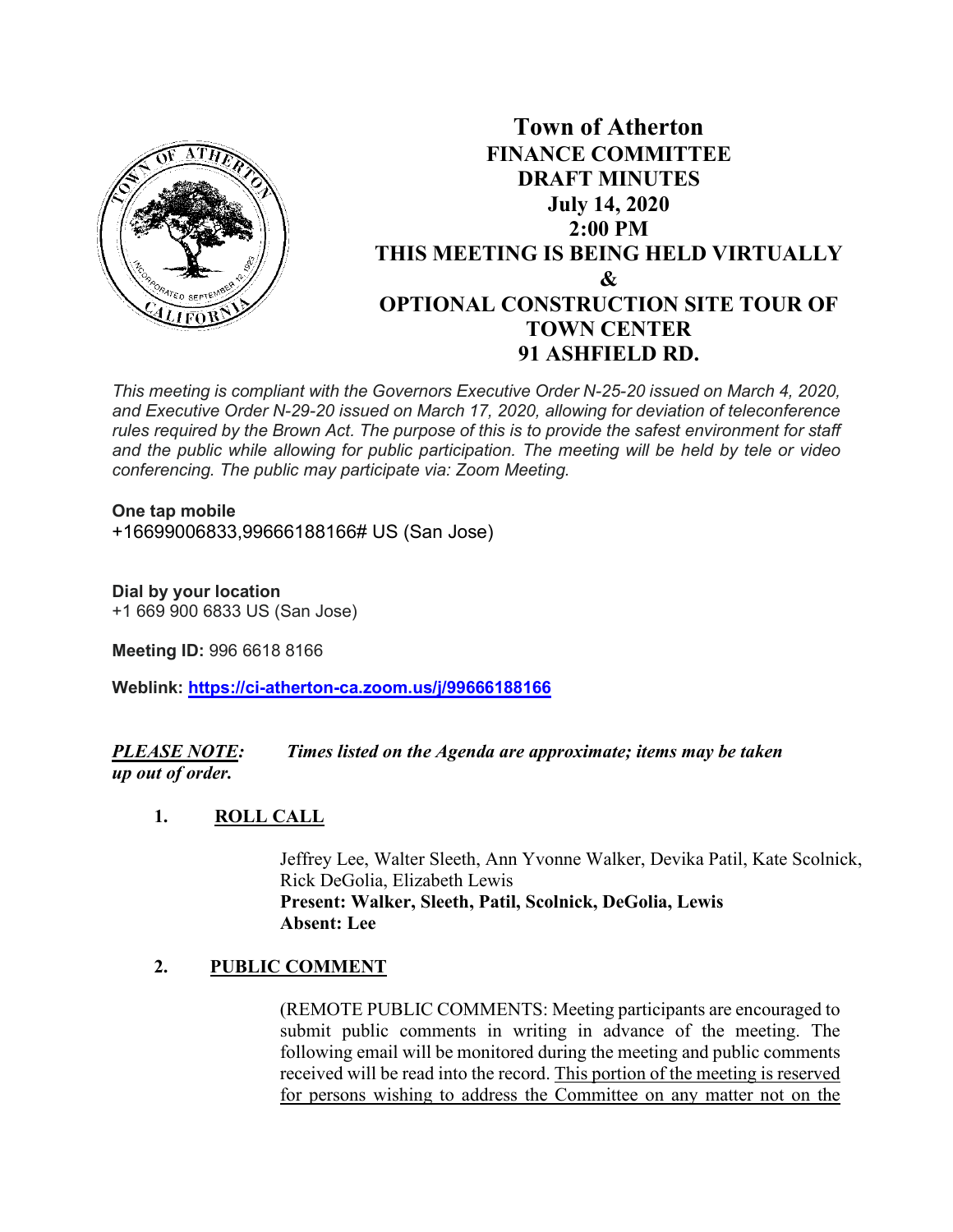Agenda that is within the subject matter jurisdiction of the Committee. State law prohibits the Committee from acting on items not listed on the Agenda in most circumstances. Each speaker is limited to three minutes.)

#### **REGULAR AGENDA**

- 3. Review and Approve Draft Minutes of May 12, 2020 Finance Committee **Motion to approve minutes by Walker, seconded by Sleeth. All in Favor**
- 4. Selection of Chair and/or Vice Chair of the Audit/Finance Committee for FY 2020/21

 **This item was selection of Chair and Vice Chair of the Finance Committee. Walker proposed to be the Chair and motion by Sleeth. For Vice Chair, Walker nominated member Sleeth. All in Favor**

- 5. Discussion of the Fiscal Year 2019/20 Preliminary Audit & Scope SAS 114 communication– Grace Chang, Auditor, Maze & Associates **This item was a discussion presentation by Town independent audit engagement partner Grace Zhang of the Fiscal Year Audit & Scope SAS 114 communication. This was the audit planning communication of the auditor responsibilities, scope, timing, independence, and process of the audit. Discussion included fraud considerations, materiality, auditing standards and process communication of the interim audit process. The final field work audit is scheduled for the week of October 19.**
- 6. Discuss and set Finance Meeting dates for Fiscal Year 2020/21 **This item was a discussion to set the Finance meeting dates for fiscal year 2020/21. Meeting dates were presented as second Tuesday of every other month, starting with September 8, November 10, January 12, 2021, March 9, 2021, May 11, 2021 and July 13, 2021. With possibly joint budget study sessions in April and May. Discussion ensued and it was suggested to move the September 8 meeting due to Labor Day holiday to September 15. All in favor for the presented meeting dates and changes. It was communicated, any meeting dates outside these dates would be listed as Special Meetings of the Finance Committee.**
- 7. Optional visit and tour of the Atherton Town Center Project Site-Social Distance Protocol to be followed- **Convening of Finance meeting and those members wishing to attend site tour met at the construction site.**
- 8. Next Meeting Date, Future Agenda Items and Time- September 8, 2020 **Meeting Adjourned to next meeting of September 15, 2020**
- 9. Adjourn **Motion by Devika, seconded by Sleeth; All in Favor 2:47pm**

 $\mathbb{F}$  Please contact the City Clerk's office at (650) 752-0500 with any questions